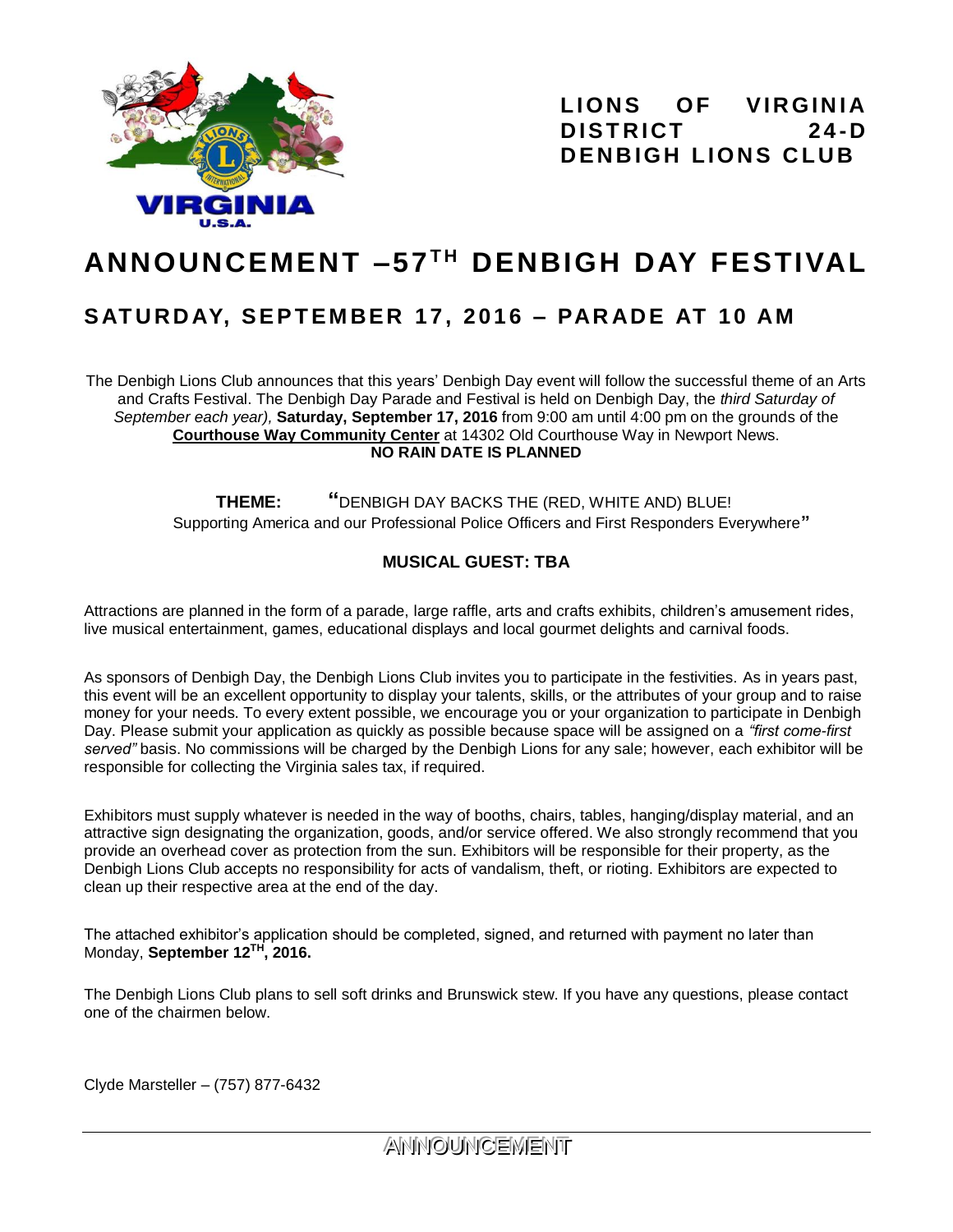



# **201 6 D E N B IGH D AY E X H I B I T O R ' S AP P L IC AT ION**

| <b>Name of Organization:</b> |                    | Date: |
|------------------------------|--------------------|-------|
| <b>Last Name:</b>            | <b>First Name:</b> |       |
| <b>Address:</b>              | City:              |       |
| State:                       | Zip Code:          |       |
| Phone #:                     | Alt Phone#:        |       |
| E-mail:                      | <b>Web Site:</b>   |       |
|                              |                    |       |

Please fill out this application as completely as possible. The type of food and/or drink to be sold needs to be specific. On Denbigh Day, **NO ONE WILL BE ALLOWED TO SELL FOOD OR DRINK IF NOT REQUESTED ON THIS APPLICATION.** 

The Denbigh Lions Club reserves the right to refuse an application to avoid excessive duplication of products.

## **You are responsible for obtaining any required Newport News City Permits**.

If you plan to sell prepared food, call the health department.

Individual flea market permits will not be required since the Denbigh Lions Club will acquire a collective permit.

|                                                                                                                        |                 |  | WHAT SIZE AND TYPE OF SPACE DO YOU NEED?<br>(Check size and type required) |                |  |  |
|------------------------------------------------------------------------------------------------------------------------|-----------------|--|----------------------------------------------------------------------------|----------------|--|--|
| П                                                                                                                      | 10 X 10 (\$50)  |  |                                                                            | <b>DISPLAY</b> |  |  |
| П                                                                                                                      | 10 X 20 (\$60)  |  | п                                                                          | <b>CRAFTS</b>  |  |  |
| П                                                                                                                      | 10 X 30 (\$70)  |  | П                                                                          | <b>FOOD</b>    |  |  |
| п                                                                                                                      | 10 X 40 (\$80)  |  | П                                                                          | <b>GAMES</b>   |  |  |
| П                                                                                                                      | 10 X 50 (\$100) |  | П                                                                          | <b>OTHER</b>   |  |  |
| SEE SPONSORSHIP OPPORTUNITIES AT DENBIGHDAY.COM                                                                        |                 |  |                                                                            |                |  |  |
| Describe the product/service that<br>you will offer                                                                    |                 |  |                                                                            |                |  |  |
| Describe your booth                                                                                                    |                 |  |                                                                            |                |  |  |
| What type of food will you be<br>selling?                                                                              |                 |  |                                                                            |                |  |  |
| Will you be bringing a generator for<br>electricity?                                                                   |                 |  |                                                                            |                |  |  |
| All generators must be approved prior to Denbigh Day.<br>For more information, contact Clyde Marsteller (757) 877-6432 |                 |  |                                                                            |                |  |  |